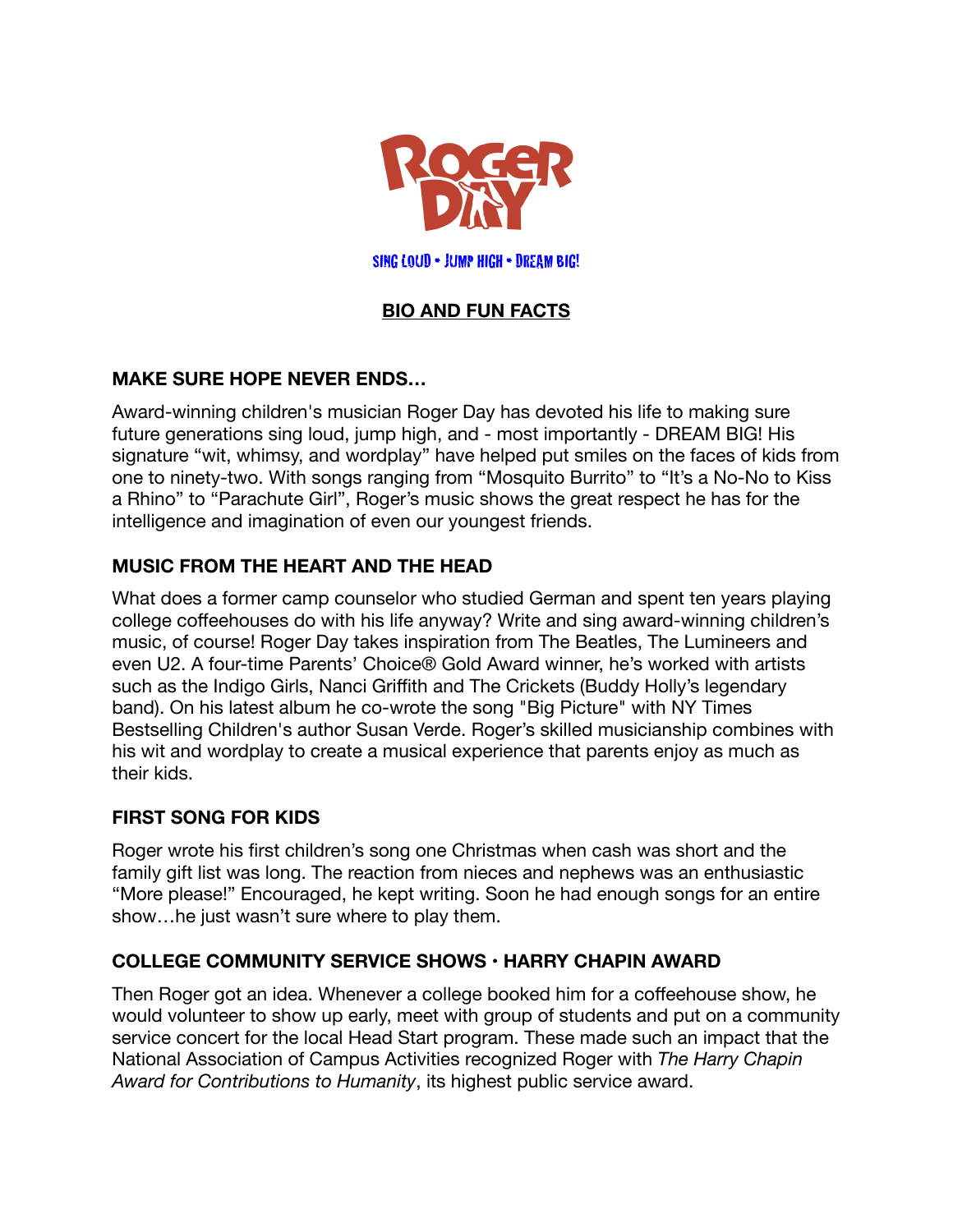# **LEAP OF FAITH • THE JUMP INTO FULL-TIME CHILDREN'S MUSIC**

By this time, Roger had two children of his own, with one on the way. He loved playing for colleges but felt writing and performing for kids was his true calling. So in a leap of faith, with no clear idea of where it would lead, he retired from the college circuit, became a full-time stay-at-home dad, and started writing exclusively for kids and families.

# **PARENT'S CHOICE AWARD© • RADIO DISNEY • XMKIDSPLACELIVE!**

That leap of faith paid off. Roger now had enough songs for an entire CD. He released *Rock 'n' Roll Rodeo* in 1998 followed by *Ready to Fly* in 2001. The Indigo Girls sang with him. Nanci Griffith too. Roger won his first Parent's Choice® Award. Word spread. In 2003 he filmed a family concert DVD *Roger Day LIVE*! He won another Parent's Choice® Award and The Film Advisory Board Award for Outstanding Family Video.

*Dream Big!* came next in 2007. Radio Disney played the title song; "I like Yaks" went to #1 on XM's KidsPlace Live; and he won his first Parent's Choice® Gold Award. He won his second Parent's Choice© Gold Award with the 2010 release *Why Does Gray Matter?* Described as "Schoolhouse Rock for the 21st Century" it made innovative use of the brain as a theme for every song. *The New York Times* took note and it was featured on the KidsHealth.org website.

# **MARSH MUD, GHOST CRABS AND VULTURE VOMIT**

In 2009 he was invited by Georgia Sea Grant to visit the University of Georgia Marine Institute on Sapelo Island, GA. Roger's job? Shadow the scientists, help them with their research, then write songs about what he learned. Roger created the album *Marsh Mud Madness* which tells the story of the fascinating plants and animals that live in and around the the saltwater marshes on Atlantic Coast barrier islands. Roger wrote songs about sea turtles, alligators, dolphins, ghost crabs and of course, regurgitating vultures!

The Savannah Music Festival was so excited that they invited a thousand students to the Trustees Theater in Savannah and filmed Roger's new show with his band "The Mosquito Burrito Brothers". The live concert DVD and CD released in 2013 earned Roger his 5th Parents' Choice© Award and prompted *The Christian Science Monitor* to say, "The science is sneakily good, the songs are fun, and the rhythms are downright infectious."

# **IT'S A BIRD! IT'S A PLANE! IT'S THE POWER OF YOUR BRAIN!**

Roger's newest album *Invincible!* is superhero-themed…with a twist. See, Roger believes kids already have all the super powers they will ever need…right now!…to "Solve the Problem and SAVE THE DAY!" His favorite line of the album is when he sings "Life is full of problems. But it's full of answers too!" That's the message he would love kids to take away from all his shows. The *Birmingham Parent Magazine* says, "Now more than ever, kids need to find the power to deal with life's challenges. We may all be looking for a superhero to save the day, but Roger Day reminds us that our true power lies within."